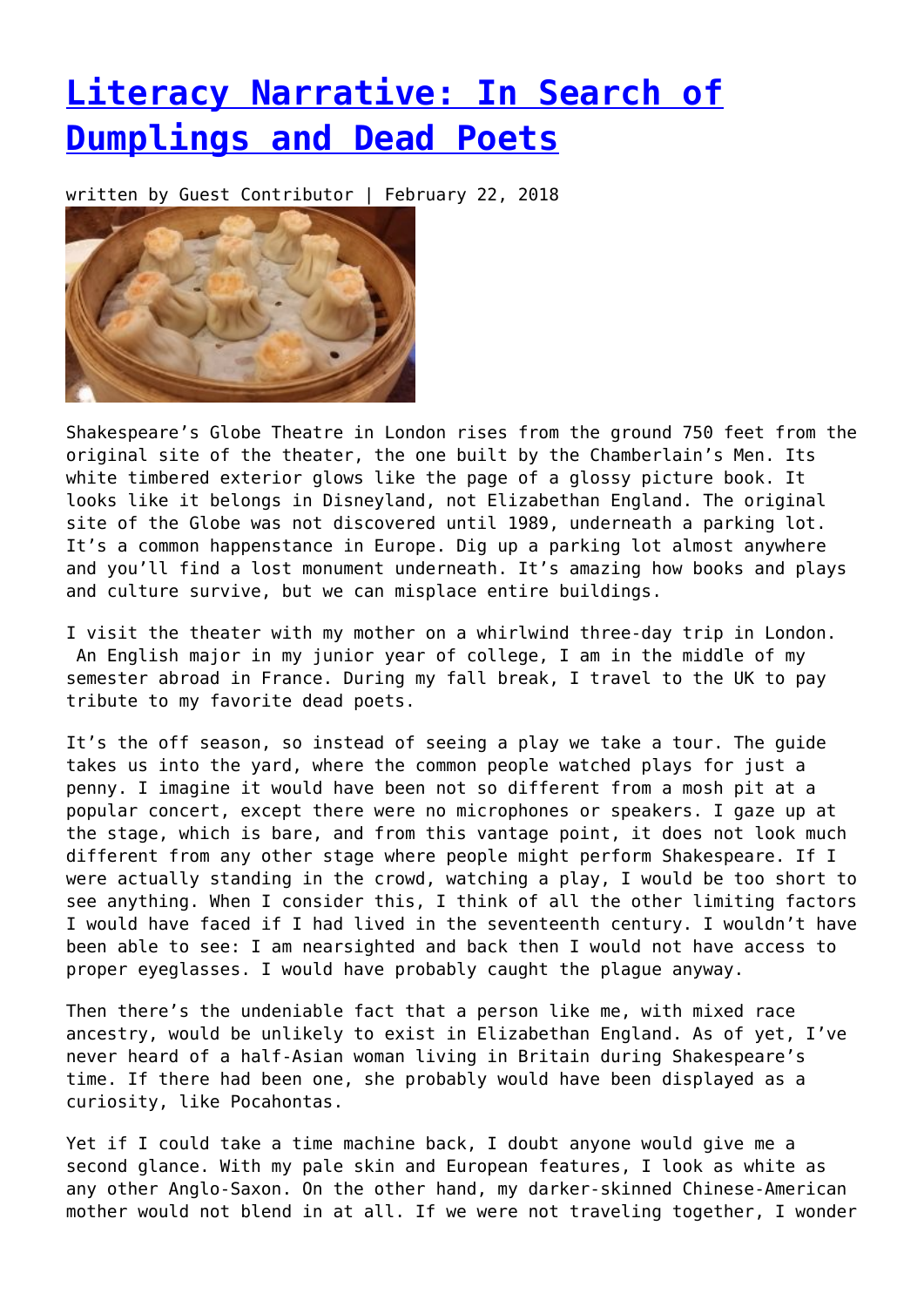if people would be able to tell we are related.

Shakespeare's Globe is the first stop on our literary pilgrimage. Next up, we visit Westminster Abbey, home to graves and memorials of dozens of prominent British writers. Inside the abbey, tourists shuffle down the nave and from one tomb to another, listening intently to their free audio guides. The dead kings and queens, the coronation throne, all the relics of the British Empire pique my interest, but I am not satisfied until at last we arrive in Poets' Corner. I'm overwhelmed by all the familiar names, carved into stone: Chaucer, Longfellow, Marlowe, Dickens, Shakespeare, Keats, Shelley. Almost all men, save for a few notable exceptions— the Brontë sisters and Jane Austen. These are the literary greats that I've idolized since I was a teenager. They all write in English, my only native language, and the language of my father's side of the family. I don't know of any writers who write in the language of my mother's family, Cantonese.

After our tour, my mother and I try out the British tradition of afternoon tea in the abbey's Cellarium. We eat currant scones with clotted cream. When the servers offer us milk and sugar to add to our tea, we shake our heads and laugh. We take our tea black. I have learned from my mother that this is only way to drink tea, steeping the tea leaves for so long that murky darkness overwhelms the mug. Adding something sweet to the tea would ruin its rich bitterness.

In the Heathrow airport at the end of our trip, my mother and I realize we have forgotten to buy tea from the official Twinings shop when we visited. She grabs a few tins from the store in the terminal.

"If anyone asks, we didn't get these from the airport," she tells me. It will be our little secret when we get back and give these tins as gifts to our friends and relatives. Does it matter where we bought the tea, when the tea leaves were probably picked by laborers in India or China? After all, tea originated in Ancient China, and only became a British staple when the British started growing it in India, which was under colonial rule. Yet when we think of tea, we often associate it with British culture, as if it arrived in Britain fully formed, divorced from the history of colonial oppression. As long as the tea has the Twinings brand stamped on it, the source of the tea is irrelevant. The tea is British.

\*

When my mother goes to a Chinese restaurant, she asks loudly for "cha" in her best Cantonese accent. It's one of the few words she knows how to say in Cantonese, and she announces this word and the handful of phrases she learned as a child like an incantation when the waiter seats us. It's not just the food she's hoping will appear, but also the recognition from the waiter that these words also belong to her.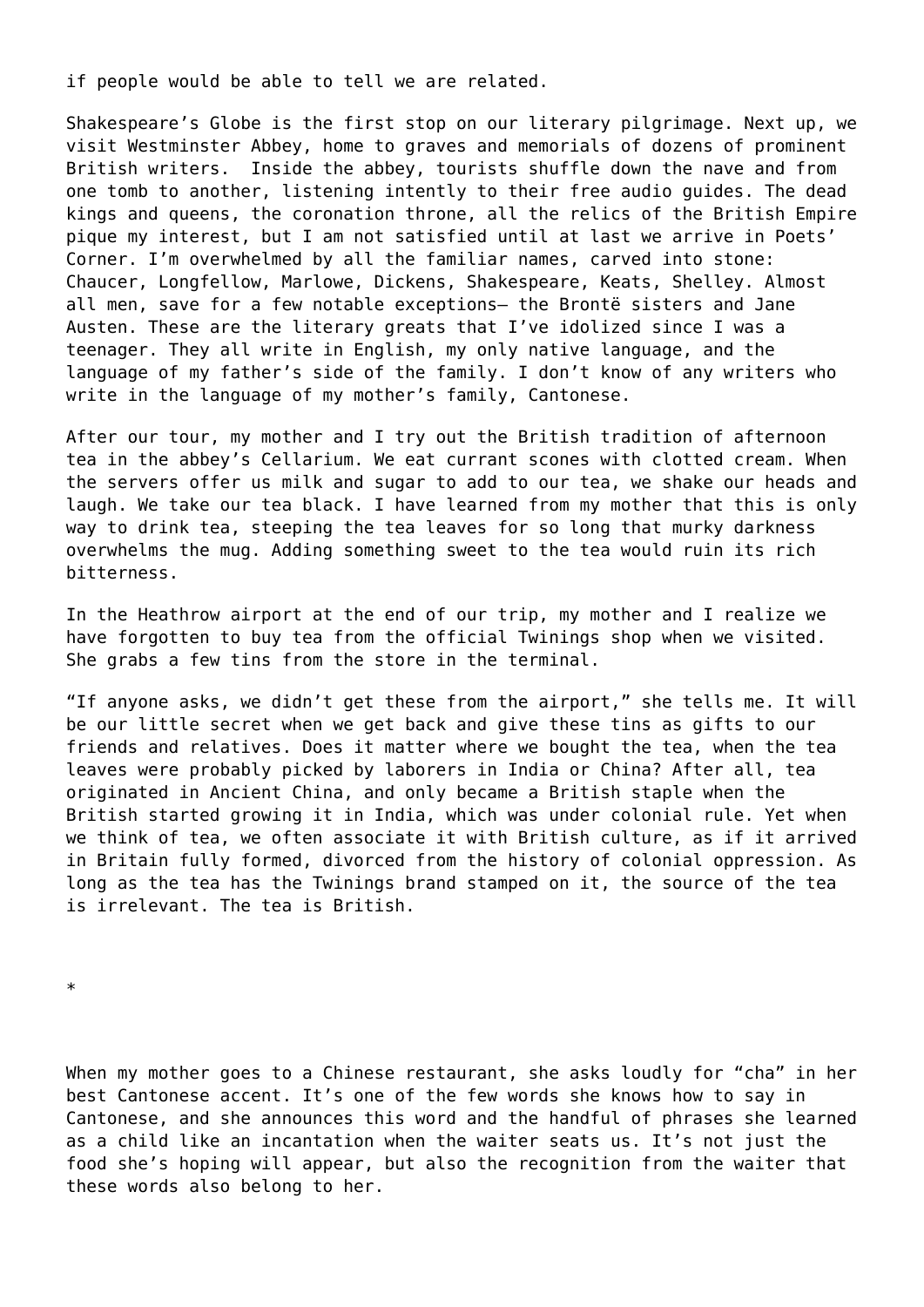"Saam," she says, when she, my father, and I walk into a bustling dim sum restaurant. *Three.* She gestures at the three of us, to show we are one party. The waiter answers back in Cantonese. This is beyond my mother's level of understanding, so she switches to English. Still, when we order our food, we let her speak to the waiter, as if she is our translator. She peppers Cantonese words into her order, mostly names of food dishes: *gai lan*, *cheung fan*, *ha gow*, *daan tat*, *cha siu bao*. Here, in restaurants where servers walk by with carts, trying to entice us with steamed dumplings in bamboo containers, is where I learn my mother's culture.

\*

The first person to call me "hapa" was my grandfather, who grew up in Hawaii. His family emigrated from China to Oahu two generations before he was born, when Hawaii still had a monarch. He sprinkled Hawaiian pidgin and Cantonese words into his English and told me stories about growing up on the islands, how his parents who worked at a pineapple cannery brought the sweet fruit home so often that he grew to hate its taste. "Hapa," he told me, meant half in Hawaiian. It was short for "hapa haole," or, half-white. This used to be a derogatory term for mixed-race people, but my grandpa used it as a term of endearment. Still, by calling me "hapa," he defined me not by what we shared, but by how we were different.

At school, I told people I was half-Chinese, choosing to identify as the half that was different than most of my classmates, who were white. One of my friends in high school jokingly called me "Wasian"—a combination of white and Asian. She said that I fit the stereotype of a half-Asian kid well: I had high grades, but I wasn't as good at math as the full Asian kids. At the time, I laughingly accepted this moniker. But something about it didn't seem right. My mother likes to say she defied the stereotype of the smart Asian kid because she was never very good at academics. Her classmates tried to cheat by looking at her tests, and she didn't stop them. She would just tell them, "Go ahead and copy my answers, but you're probably not going to get an A."

On the other hand, I excelled at school, and I let my good grades define me. I was a geek, a nerd, a bookworm. But I was also hapa, which, by the time I got to college, had become a more widespread term to refer to anyone with part-Asian heritage. I didn't know how these two parts of me fit together—being hapa and also loving books. They existed in two different realms.

I was lucky to have parents who took me on trips to places around the world.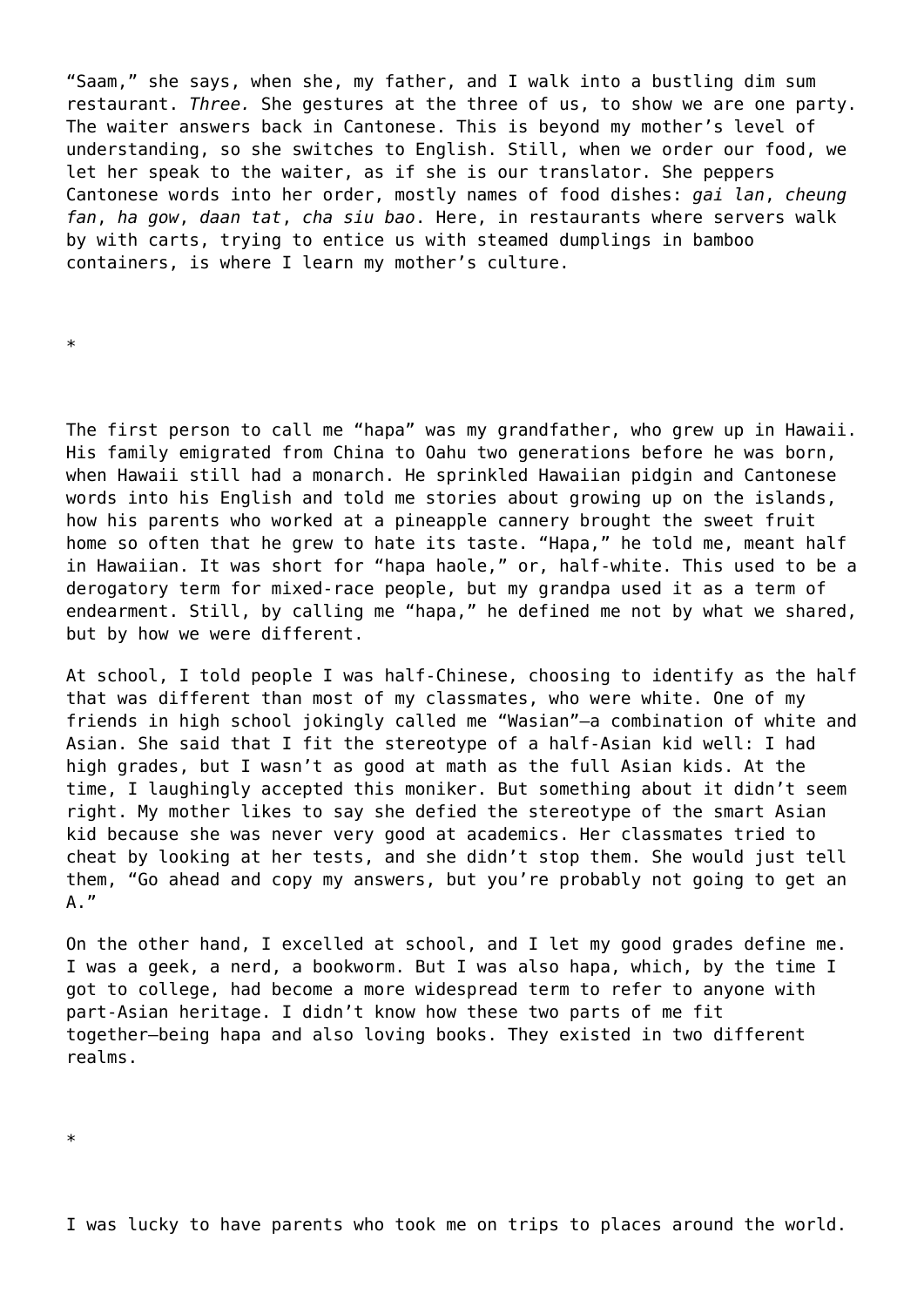Neither of them had the experience of visiting another country until they were adults. They wanted to give me the chance to see the world even as a child. So we vacationed in distant locales, usually places that my dad had already visited on business trips: Sydney, Australia, Rotterdam, the Netherlands, Vancouver, Canada. When I was fourteen, we traveled to Rome.

I told my parents that while we were in Rome, we had to visit the Shelley-Keats house, a small apartment at the base of the Spanish steps where the poet Keats spent the last months of his life. At the time, I had not read much of the Romantic poets, but the little I knew about them, their tragic fates and scandalous love affairs, made me want to learn more. I wasn't clear back then how Keats and Shelley were related, although I knew plenty about Mary Shelley; I adored *Frankenstein*. The Creature was my favorite character. I mourned for the cruel way the world treated him; I understood why he lashed out against a world that was hostile to him from the moment it laid eyes on his ugliness. I was in the midst of my teenage awkward phase, with acne erupting on my face and braces on my teeth. Now the comparison seems absurd, but when I was fourteen it made sense to me.

When I was twenty-two, I came back to Rome, this time on my own, and visited the Shelley-Keats house again. Pacing around the three cramped rooms of the small museum, I felt the magic that it held for me as a teenager was missing. Now I knew that Keats and Shelley had not traveled to Italy together; Shelley never even lived in the house. I pored over the letters they had on display, trying to discern the words of their loopy cursive and finding that they looked just as much like gibberish to me as the Latin inscriptions on Roman monuments. A sign in Keats' bedroom explained that none of the furniture in the room is original. When Keats died of tuberculosis, they burned all of his furniture. So the bed, the writing desk—all of these were a reconstruction, a museum set of antiques meant to stand in for objects that were much more precious.

This was not the bed where Keats died, I kept thinking. In this room, he took his final breath, but that dissipated long ago. There was a painting of the view from the room's window, depicting how the Piazza di Spagna would have looked to Keats. I liked that painting better than anything else in the room. It seemed to get at the heart of what I wanted to know: what was it like to be here with Keats, gazing out the window at the carriages passing by?

The now celebrated poet spent the last few months of his life in incredible pain, bedridden in that room. The Roman air didn't cure him, and I imagine the noises from the square below—the hoof beats from horses, the cries of the merchants, the peals of laughter, the screams of children playing in the fountain— disturbed his sleep. It isn't fair. He should have had a long life. He should have had a chance to marry and write more poetry.

I don't know why I care so much about a dead poet who lived two hundred years ago. Maybe it's because I've trod the same paths as him, traveling through Europe. Or maybe it's because I can step where Keats stepped, watch the view of the sunset filtering through Via Condotti from the top of the Spanish steps, and understand what his experience was like through his words. He left poetry behind and letters and journals and all sorts of tangible markers of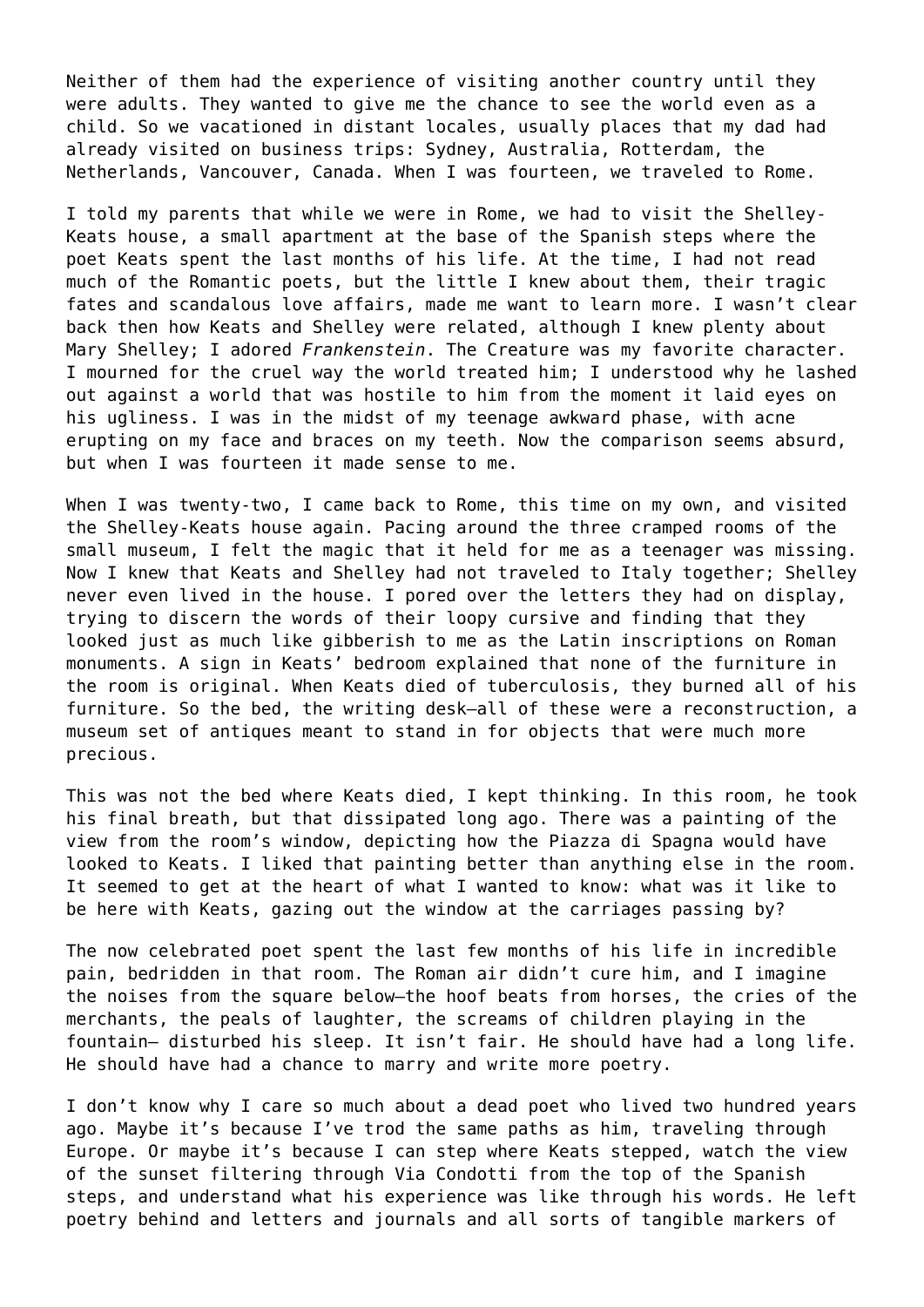his existence. The vast majority of dead people don't have that luxury to speak so directly to people currently living. I will never know what life was like for my great-great-grandparents who immigrated from China to Hawaii in the late 1800's, and even though my grandparents told me about their own lives, they are gone now and any untold stories have vanished with them.

\*

My parents and I hit all the main sights in Rome—the Roman forum, the Colosseum, Castel Sant'Angelo, the Vatican— but we also spend an entire day searching for the one street that makes up Rome's Chinatown. I'm not sure where my mother even got the idea that there was a Chinatown in Rome, but she insists that we look for it. She is craving some authentic Chinese food, and she wants to see what Italy had to offer. We take the metro to the Esquilino district which supposedly contains Chinese shops and stores. My dad and I glance at each other and roll our eyes. We're both used to my mother fixating on something ridiculous like this, and we know from experience that it's better to just go along with it.

My mother circles the street on the map, but the map is of little use. Under the heat of the June sun, my parents and I pace the cobblestones for hours, peeking into alleyways, turning down side streets, checking the map again and again. By this time, it's almost 2 PM, when many restaurants take their midday break and close. We are famished. I grow angrier with my mother by the minute. With all Rome had to offer, why are we wasting a whole day trying to find Chinese food? I don't protest out loud because I know my mother will snap right back at me, and it will lead to a fight.

Then, at last, we spot Chinese characters on a store awning. We aren't sure if it is even the street we were looking for, but it is good enough for my mother. My father and I are just relieved to be able to rest our feet and eat something. We enter the dingy restaurant, whose blinds shield the light from coming in. It looks nothing like a Chinese restaurant at home. There are no circular tables, no Lazy Susans, no Chinese paintings with bold ink brushstrokes on the walls, no golden buddhas hidden in a corner. It has neat rectangular tables and checkered tablecloths, and it looks just like any other restaurant in Rome, only darker. I wonder why they let so little light seep into the restaurant. Maybe so we cannot examine the food too closely.

My mother tries to order using Cantonese, but the waitress responds in Mandarin. We look over the menu, unable to read the Italian or the Chinese. We order with broken words and exaggerated gestures.

Whenever my family eats at a Chinese restaurant at home, the waiters give my mother chopsticks and my father and I forks. It's one of those weird instances that reminds you that everyone around you is always assessing you and putting you into a category. My mom fits into the Chinese category, and my dad and I into the white. But here they don't even have chopsticks to give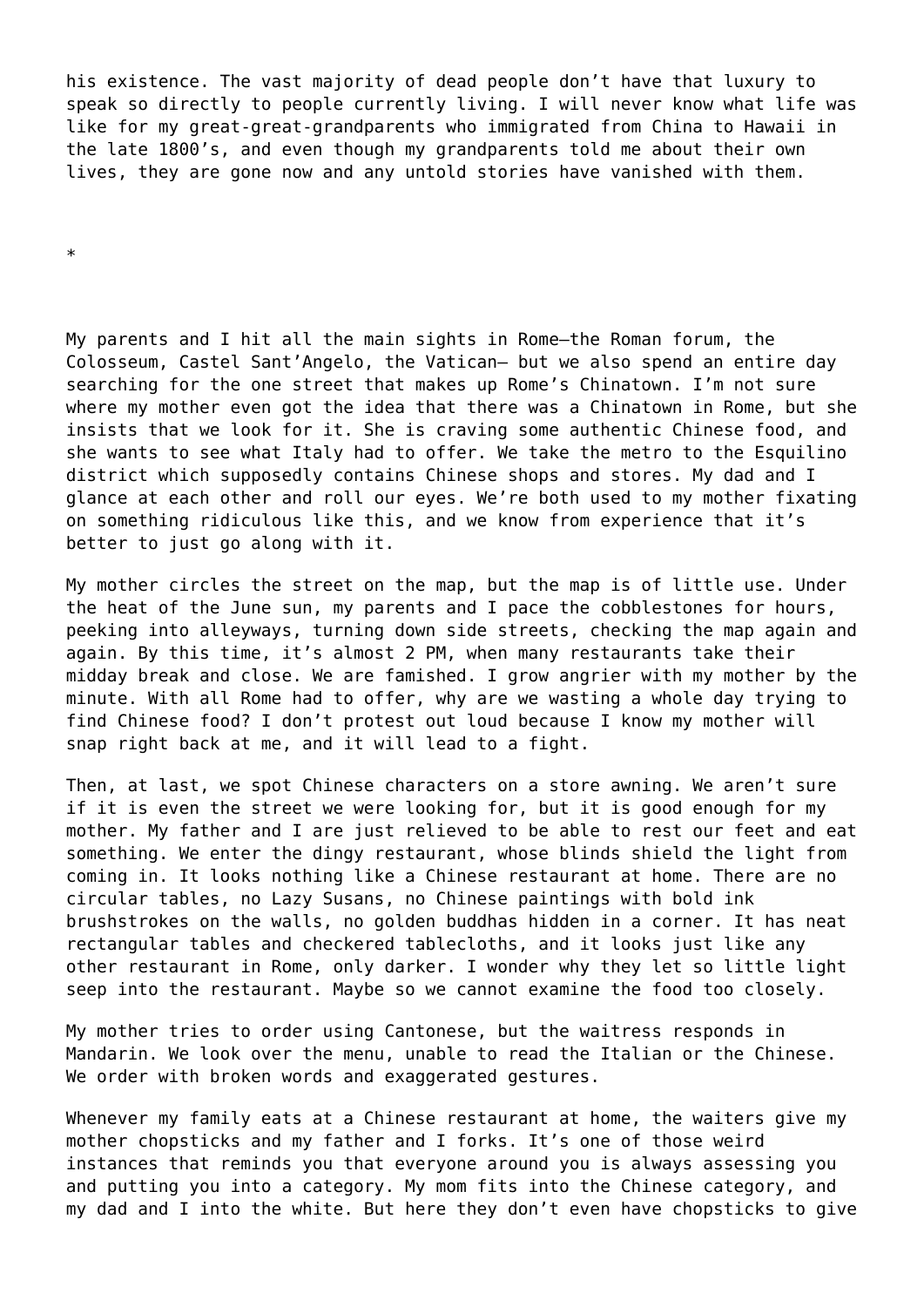out to us. There are only forks.

At last, they bring out the noodles. From the first bite they taste strange, wrong. Too firm, not slippery enough. They are not rice noodles, but pasta, and the sauce is not oyster sauce or fish sauce or even soy sauce. It's tomato-based, but it is not like the tomato chow mein I sometimes eat at home, with cooked tomatoes slices and onions. This sauce has the consistency and flavor of marinara. It has oregano, not ginger. I don't spit it out, and I don't say anything out loud, although the waiter would not understand me if I did. My mother and I look at each other, and I know we are thinking the same thing. The food tastes like disappointment.

\*

On my various trips to Europe, I've learned to lower my expectations for Chinese food because it never tastes quite right. I tried a Chinese restaurant in France when I lived there because I needed to satisfy my craving for dumplings and noodles. The restaurant was in Strasbourg, the biggest city in Alsace. My French friend recommended it, and since he had lived in the U.S. before I thought he would be a decent judge of Chinese food.

The noodles were made from rice this time, but they were served on their own without any sort of meat or vegetables mixed in. They did not have enough soy sauce on them, so they tasted bland. The dumplings, which on the French menu were called "Chinese Ravioli," came out on a platter, still crackling from the pan. The first bite I took started out promising— the chewy, greasy texture felt familiar in my mouth. But the meat filling tasted nothing like pot stickers at home. There were no crunchy chives in it or ginger or even cabbage to round out the savory flavor of the meat. It was just a meatball wrapped in dough. And it was all wrong.

Then again, what made my version of Chinese food "right?" The Chinese cuisine that I know and love isn't "real" Chinese food. I've never been to China, but I know that Americanized Chinese food is a breed of its own, created by the ingenuity of Chinese immigrants flocking to California in search of gold. In the mining camps, and then later, in their restaurants, they threw together whatever ingredients they had available, including vegetables that didn't even grow in China, like broccoli and tomatoes, and mixed in the spices and sauces they could import from home to concoct something distinct. Eventually, they perfected their recipes until they were just sweet and exotic-sounding enough to pull in the American customers who wanted a taste of "the Orient." The result are the familiar dishes that my family eats at banquets: Broccoli and Beef, Snow Peas and Water Chestnuts, Lettuce Wraps, Kung Pao Chicken, Peking Duck.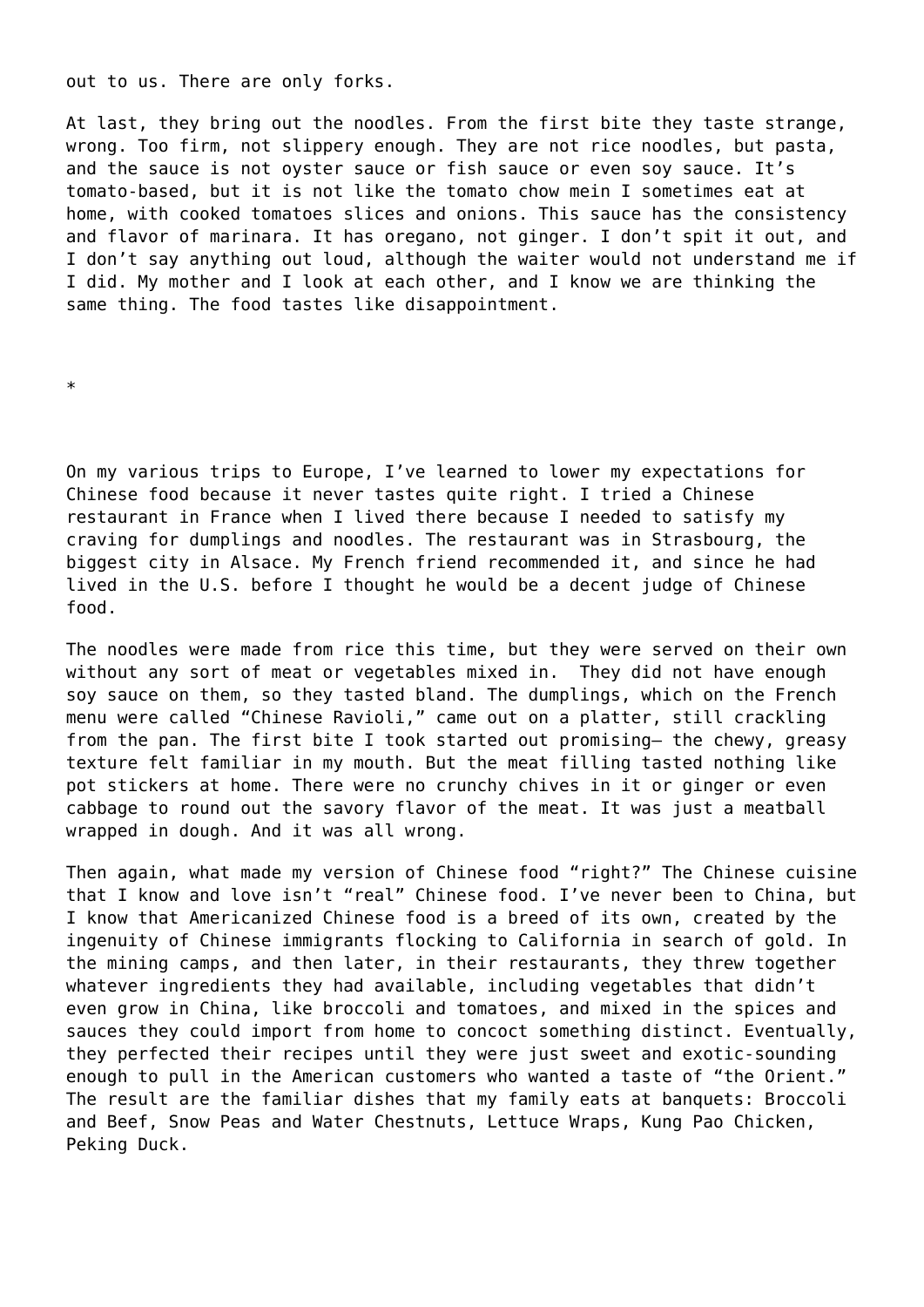When I was growing up, my grandparents on my mother's side attended every school function that featured me, their only grandchild. In their house, they had a whole wall with pictures of me on it and cards I had given them. There was a poster made of construction paper that I had made for Grandparent's Day tacked on the wall. On Grandparent's Day, we had an assembly where we told our grandparents "I love you" in different languages and each person chose a language to write in on their poster. I wrote mine in Hawaiian: "Aloha Nui Loa" *I love you very much*. They kept that poster above all the other pictures, like it was the title of gallery exhibition.

My grandparents house was always littered with newspapers, magazines, unopened letters and classified ads. My grandfather subscribed to technical magazines. He was a jack-of-all-trades, always fiddling with broken machines. He was the family member you called when you had a plumbing problem or needed someone to help you put up a fence. My grandmother was quiet. She didn't like to talk about her past because she grew up in an orphanage for Chinese girls in San Francisco. She liked to buy expensive make-up and she stashed cash in the nooks and crannies of the house. I don't think I ever saw either of them read a book.

\*

\*

The private middle school I attended in Berkeley had a tradition of putting on a Shakespeare play every year. The performances were about as good as you would expect from a bunch of pre-teens, which is, to say, not very good. Still, these shows were my first exposure to Shakespeare, and I grew up adoring his plays.

As Shakespeare's shortest play, *The Tempest* was possible to perform in one sitting without abridging the text. The character I played, Ariel, popped up in almost every scene, casting spells on the other characters, so I had a lot of lines to memorize. I don't think I've studied harder or practiced more for anything in my entire life than I did for that play. For months I whispered the lines to myself at home and at school. While I was waiting in line at the grocery store with my mom, I would chant my cues and response. While I ate dinner, I would recite them between bites. I wanted to get the lines exactly write, just as Shakespeare wrote them.

In my Shakespeare class in college, I learned the postcolonial critique of *The Tempest*, how it's really about the imperial power of Prospero, the civilized white master, who controls the elements and enslaves the degenerative native Caliban. Shakespeare was writing during the age of exploration, when the British Empire colonized half of the world and claimed that it was doing the world a favor by spreading Christian civilization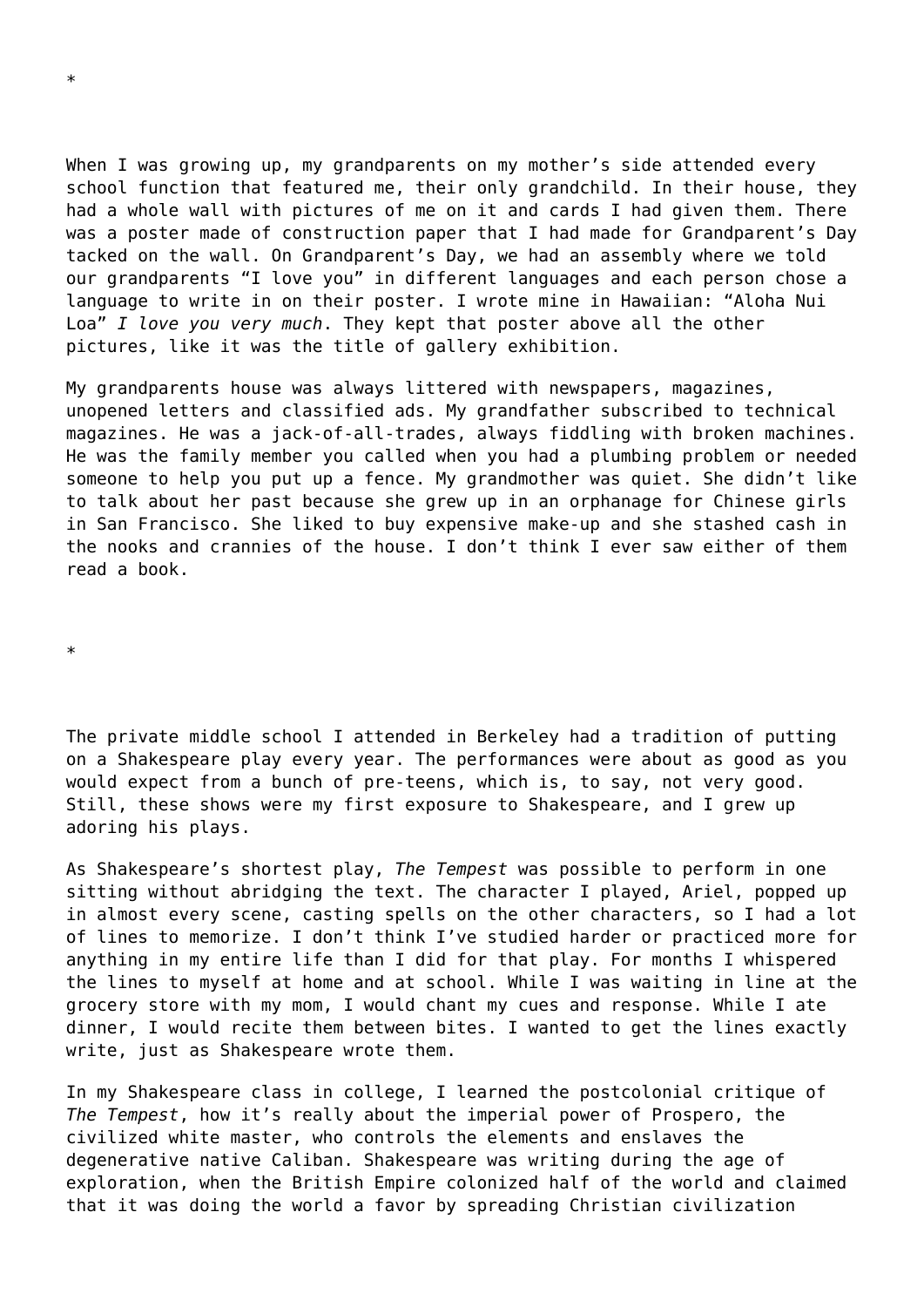through violent takeover.

While Caliban- ugly, brutish, and savage- fulfills the stereotype of the frightening racial other, Ariel, who is also enslaved, can be viewed as the prototype of the Uncle Tom figure, or, perhaps, as the model minority. He eagerly obeys Prospero, preferring to serve him as well as he can and wait until Prospero grants him freedom, rather than rebel. When he asks for his freedom, Prospero reminds him that he saved Ariel from a much worse fate; his last master, the horrid witch Sycorax, who imprisoned the delicate spirit inside a tree. For all of Prospero's supposed fondness for Ariel, he tells the spirit that if Ariel complains, Prospero will shut him up in the tree again, this time for good.

Work hard and play by rules, and someday you'll be granted freedom, the play tells us. If you don't, you deserve whatever punishment you get.

\*

My mother never learned her parent's native language, and for the most part, rejected her Chinese background, preferring instead the culture of the Rolling Stones and Lucille Ball. As the first person in her family to graduate from college and as the owner of a small business, she's quite the American success story; a real "self-made" woman and the ideal assimilated minority. I sometimes joke that my mother is the whitest Chinese person I know.

As an adult, my mother regretted not having a stronger connection to her culture. She wanted me to learn what she had not, so she sent me every summer to Hip Wah, a Chinese summer school in Oakland. It was not an immersion program, and it didn't focus much on language. Instead, it taught a bunch of Americanized Chinese kids to appreciate our "heritage." We took brushpainting lessons, practiced Kung Fu, hung paper lanterns, colored pictures of zodiac animals, and learned the same ten words of Mandarin, which we would promptly forget as soon as the summer ended and then re-learn a year later. I was one of the only mixed race kids in the school. The only white kids in my class were two blond sisters, daughters of the former Mormon missionary who taught our Mandarin lessons.

My favorite part of Hip Wah was the reading contest. The school had a library of children's books by Chinese-American authors, and each class competed against the other classes to see who could read the most books by the end of the month-long program. Being the book nerd that I was, I devoured most of the books in the library. I read all of Lawrence Yep's historical novels about Chinese laborers working on the railroads or mining gold. I read books by Amy Tan and Lensey Namioka about girls who feet were bound and who came to the U.S. as picture brides, marrying strangers they had never met. At the time, I thought these books were good stories, but I didn't think they were literature, not like Keats and Shelley and Shakespeare. Literature in my mind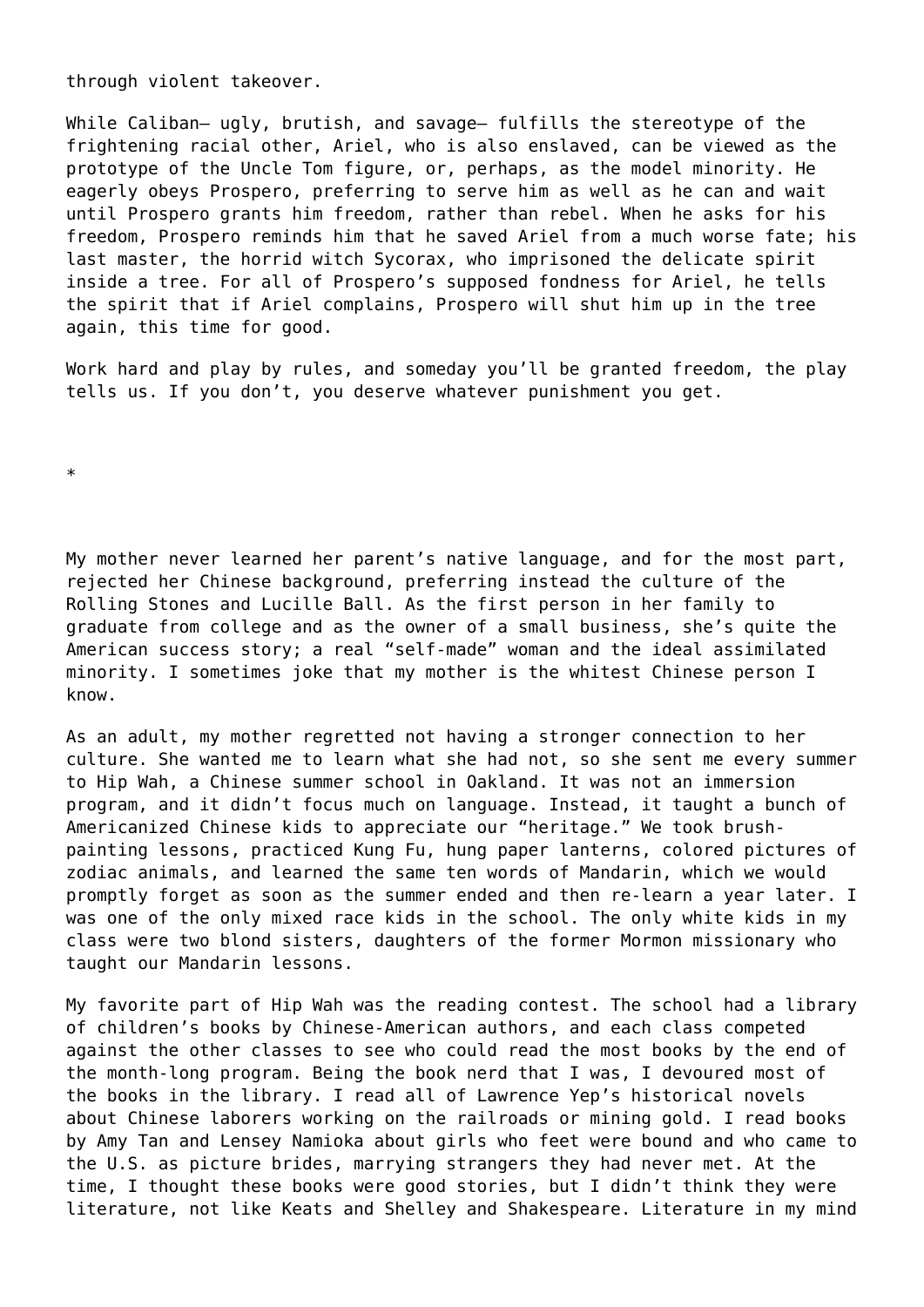equaled dead white men. It wasn't until I got to college that I fully appreciated Hip Wah for exposing me to the narratives of Chinese-Americans and other people of color whose stories don't get told nearly often enough. I saw my family and myself in those books, and I realized that I had stories to tell, too.

In my first writing workshop in college, I had a professor, the writer Fae Ng, who encouraged me to write the stories I had inside me, my family's stories.

"But how can I write about my family when I don't even speak their language?" I asked her.

"You don't have to know Cantonese to be able to write about your family," she told me. "Do your research, but also write what you know. That is the best material you have."

\*

I know what I don't know: I had a Chinese name once, but I lost it. One time at Hip Wah, we had to tell our Mandarin teacher our Chinese names because we were going to write them out in characters on a poster. That week, I asked my Grandpa what my Chinese name was. Meanwhile, my white Mandarin teacher assumed without asking me that I didn't have a Chinese name. She gave me one, christening me  $\Pi(M\breve{a} l\breve{l})$ , beautiful horse, which sounds like my name in English. I don't remember why I didn't ask her to call me by real Chinese name. Maybe I thought it would confuse her, since it was in Cantonese. Still, I have this sticky memory of what I thought was my Chinese name. I even remember writing it down.

A few years ago, I googled what I thought was my Chinese name, Siu Mai. Spoiler alert: It's a type of dumpling. My mother used to put them in my lunches in high school and my white friends made fun of me for eating them, telling me that they looked like testicles. Why are you eating pigs' balls, they taunted me. At some point, the dumplings started tasting disgusting to me because I couldn't get that image out of my head when I saw them packed into a Tupperware. I began to throw them out without telling my mother.

Surely that couldn't be my real Chinese name. I must be misremembering the name my grandpa told me. My grandpa wasn't a malicious man, but he had a strange sense of humor. One time at a family banquet when I was a kid, he used his chopsticks to pluck the eye from fish on the table and offered it to me.

"Ew! No!" I protested. "That's gross."

"The eye is the best part," he told me, and slurped it down. Then he winked.

I wonder if he really did tell me that Siu Mai was my Chinese name. Maybe he